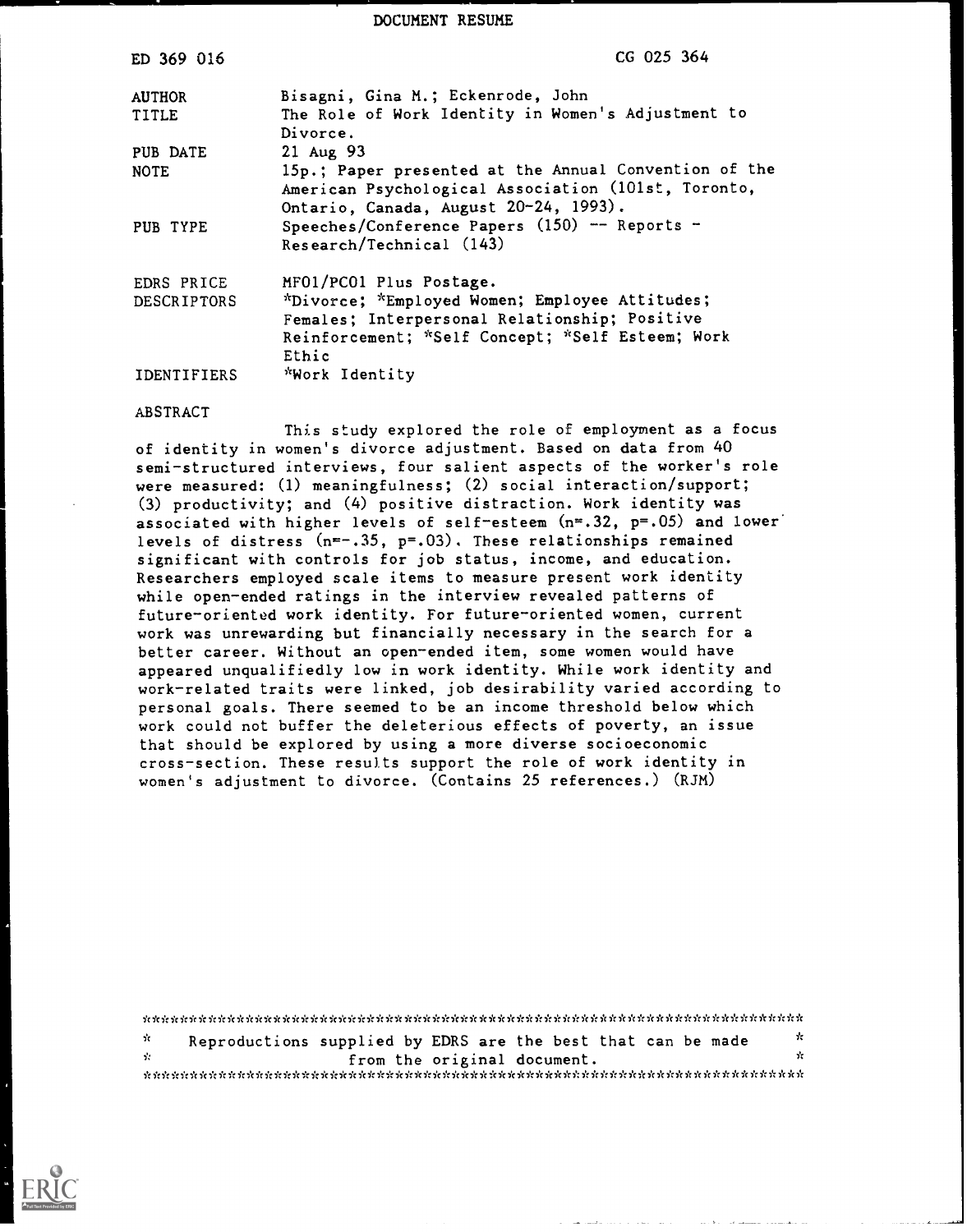U.S. DEPARTMENT Of EDUCATION Office of Educahonal Research and Improvement EDUCATIONAL RESOURCES INFORMATION CENTER (ERIC)

C This document has been eproduced as received from the person Jr Organization Originating it

O Minor changes have been made to improve reproduction quality

Points of view or opinions stated in this docu<del>:</del><br>ment :do\_not\_necessarily\_represent\_official<br>OERI position or policy

The Role of Work Identity in Women's Adjustment to Divorce

Gina Michele Bisagni John Eckenrode

Human Development & Family Studies, Cornell University

Ithaca, NY 14853 (607) 255-0834

Poster Presented at the 101st Annual Convention of the American

Psychological Association at Toronto, Ontario, Canada, on **PERMISSION TO REPRODUCE THIS** 

Saturday, August 21st, 1993 from 11:00-11:50 a.m.  $\overline{G}$ .  $\overline{G}$ .  $\overline{G}$ .  $\overline{Si}$ sagh;

1

#### Abstract

TO THE EDUCATIONAL RESOURCES<br>INFORMATION CENTER (ERIC)."

Based on data from 40 semi-structured interviews, this inquiry explored the role of employment as a focus of identity in women's divorce adjustment. Four salient aspects of the worker role were measured: meaningfulness, social interaction/support, productivity, and positive distraction. The work identity measure was associated with higher levels of self-esteem (r=.32,  $p=.05$ ) and lower levels of distress  $(r=-.35, p=.03)$ . These relationships remained significant with controls for job status, income, and education. Examination of an open-ended assessment of work's importance to sense of self validated the scale score results. Qualitative analyses clarified the links among marriage, divorce, and work, enabled a retrospective view of changes following divorce, and differentiated the work identity components. The analyses revealed a pattern of "future-oriented" work identity wherein current work was unrewarding but financially necessary in the search for a better career. The study supports the role of work identity in women's divorce adjustment.

ED 369 016

 $\sqrt{ }$ 

 $\overline{c}$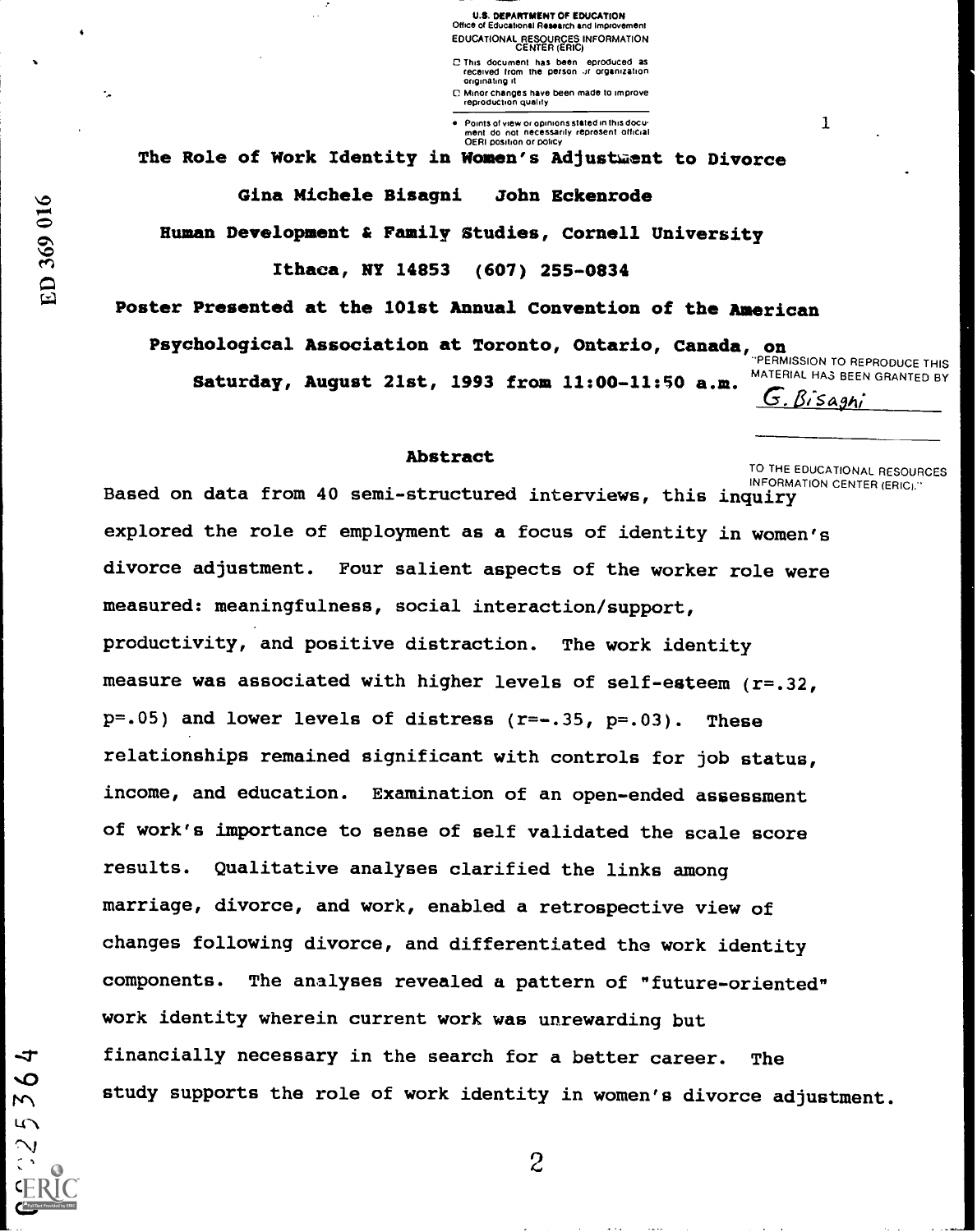### Goals

- To highlight work's potential role as an identity source and coping mechanism for women experiencing divorce.
- $\bullet$  To identify the salient aspects of working within the divorce context.
- To show that occupancy of even moderately low level jobs may facilitate commitment to working and predict well-being in divorced women.
- To offer divorcees an opportunity to reflect critically on their changed life structures for purposes of personal growth.

### Introduction

While divorce is a potentially stressful life course event, (Weiss 1976, 1988), it also may facilitate personal growth in women (Baruch et al. 1983; Crosby 1990; Kohen et al. 1981; Miller 1982; Riessman 1990). Recent studies (Wheaton 1990) diverge from most traditional accounts (Weiss 1975) that emphasize the inevitability and exclusivity of psychological distress. This suggests that mechanisms associated with women's adjustment to divorce must continue to be explored.

Divorce challenges women's traditional domestic role (Riessman 1990). Forging an extramarital identity thus is key to adjustment (Vaughan 1986) and paid work may serve as a focus. Women's rates of labor force participation have risen sharply since the 1950s and current estimates suggest that the pace will intensify (Moen 1992). Moreover, divorce impels women to become



3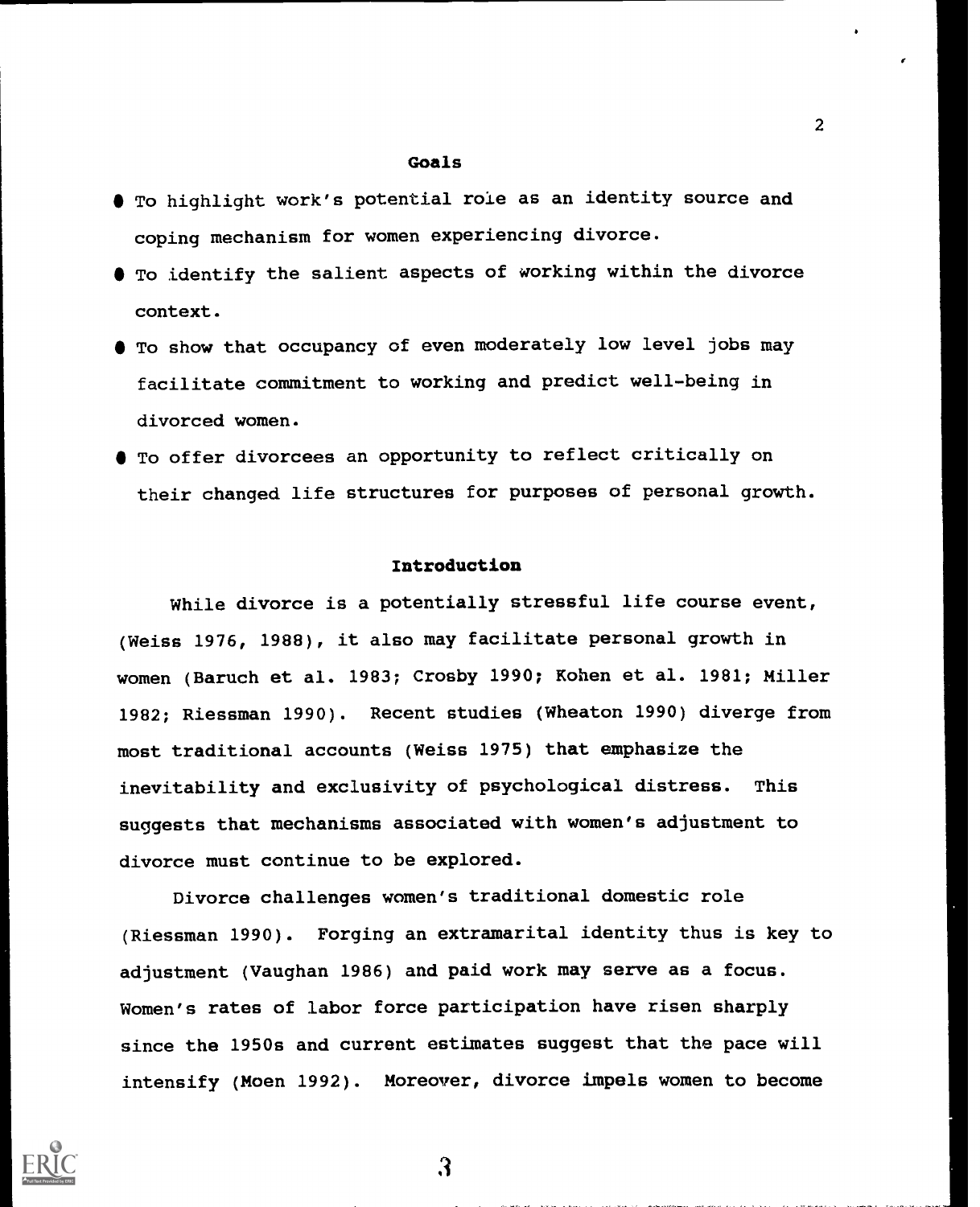breadwinners who must secure their own survival and often that of dependents with minimal aid (Crosby 1990). Since role activity strengthens role commitment (Bielby and Bielby 1989), divorcees are uniquely situated to develop heightened work identity.

Employment predicts women's emotional well-being (Baruch and Barnett 1986; Baruch et al. 1987; Golding 1989; Randel et al. 1985) and may act as a buffer during life transitions (Crosby 1990). These effects do not appear to derive solely from workrelated factors (Baruch et al. 1983; Hornstein 1986), such as job status, income, and education. Rather, subjective assessments of the work context are themselves important (Repetti 1987a).

The literature (Crosby 1990; Lottinville and Scherman 1988; Miller 1982) suggests that four aspects of work may counterbalance stressful marital experiences. These include using work as a locus of: 1) meaningfulness, 2) social interaction/support, 3) productivity, and 4) positive distraction. No study has systematically examined all four components in relation to self-esteem and psychological distress among recently divorced women.

### Hypothesis

Divorced women with higher work identity will report significantly higher self-esteem and lower psychological distress than those with lower work identity.



 $\boldsymbol{4}$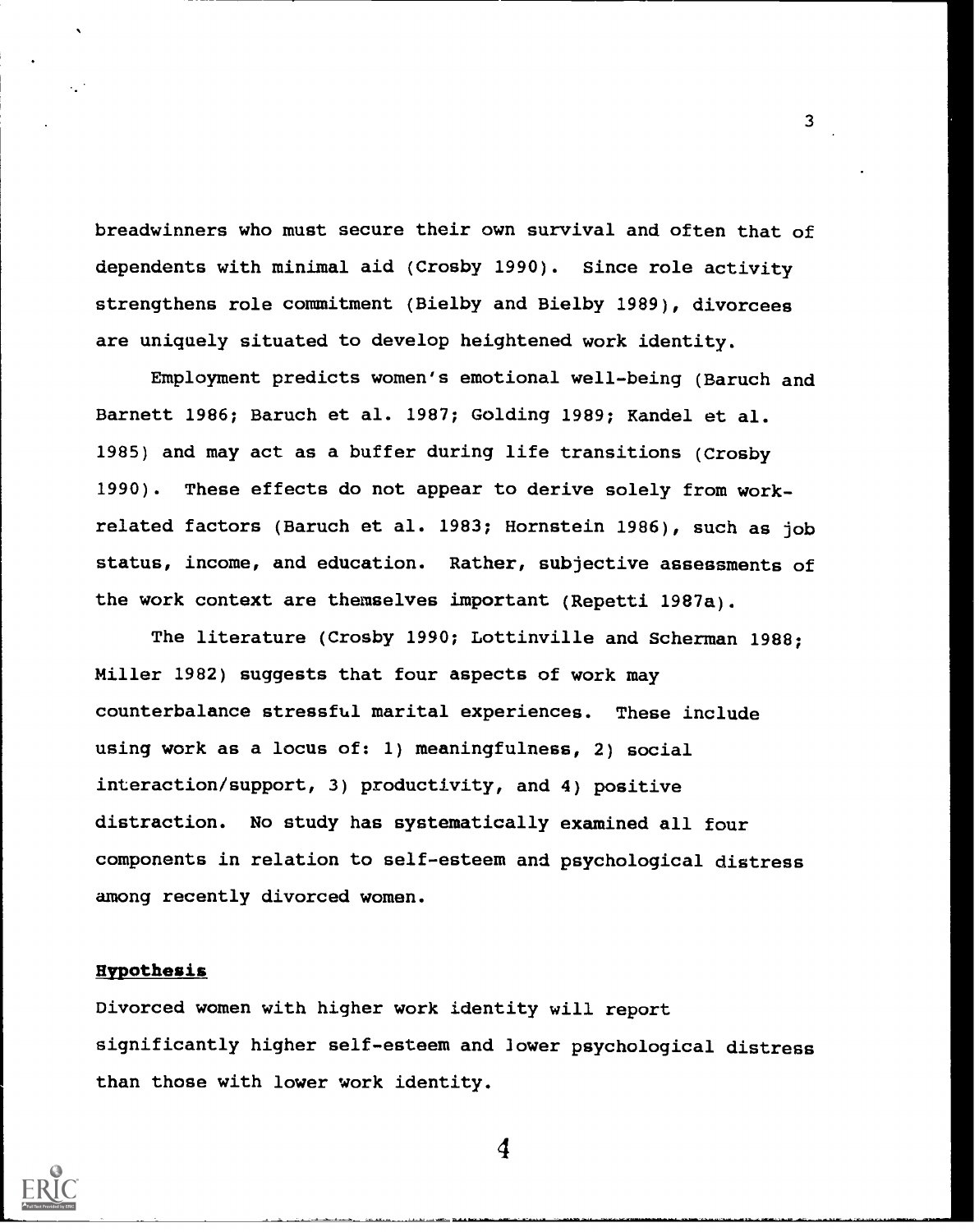#### Method

4

### Sampling and Design

Semi-structured interviews were conducted with a convenience sample of 40 Caucasian women, divorced for 4 years or less and separated for an average of 32 months. Twenty-nine women were parents. All worked (most full-time) in jobs from professional to clerical or as graduate students. Sessions took 2 to 3 hours.

### Measures

A 23-item Work Identity Scale was developed to assess overall job importance and satisfaction, in addition to work as a source of meaningfulness, social interaction/support, productivity, and positive distraction. The scale was scored on a 5-point scale from "strongly disagree" to "strongly agree." Respondents' scores ranged from 62 to 105 (of a possible 115 points). The scale was highly reliable, with an alpha of .87.

The Rose ..erg Self-Esteem Scale (Rosenberg 1965) and the Center for Epidemiological Studies-Depression Scale (CES-D) (Radloff 1977) were ised to assess divorce adjustment.

Job level was measured with the revised Duncan's Socioeconomic Index (SEI) (Stevens and Featherman 1981) and Prestige Scores by Nakao, Hodge, and Treas (1990). Total household income and education also were assessed, along with other demographic variables. These included the number of weekly work hours, receipt of a job promotion during the previous year, total number of years a respondent had lived with her ex-partner,

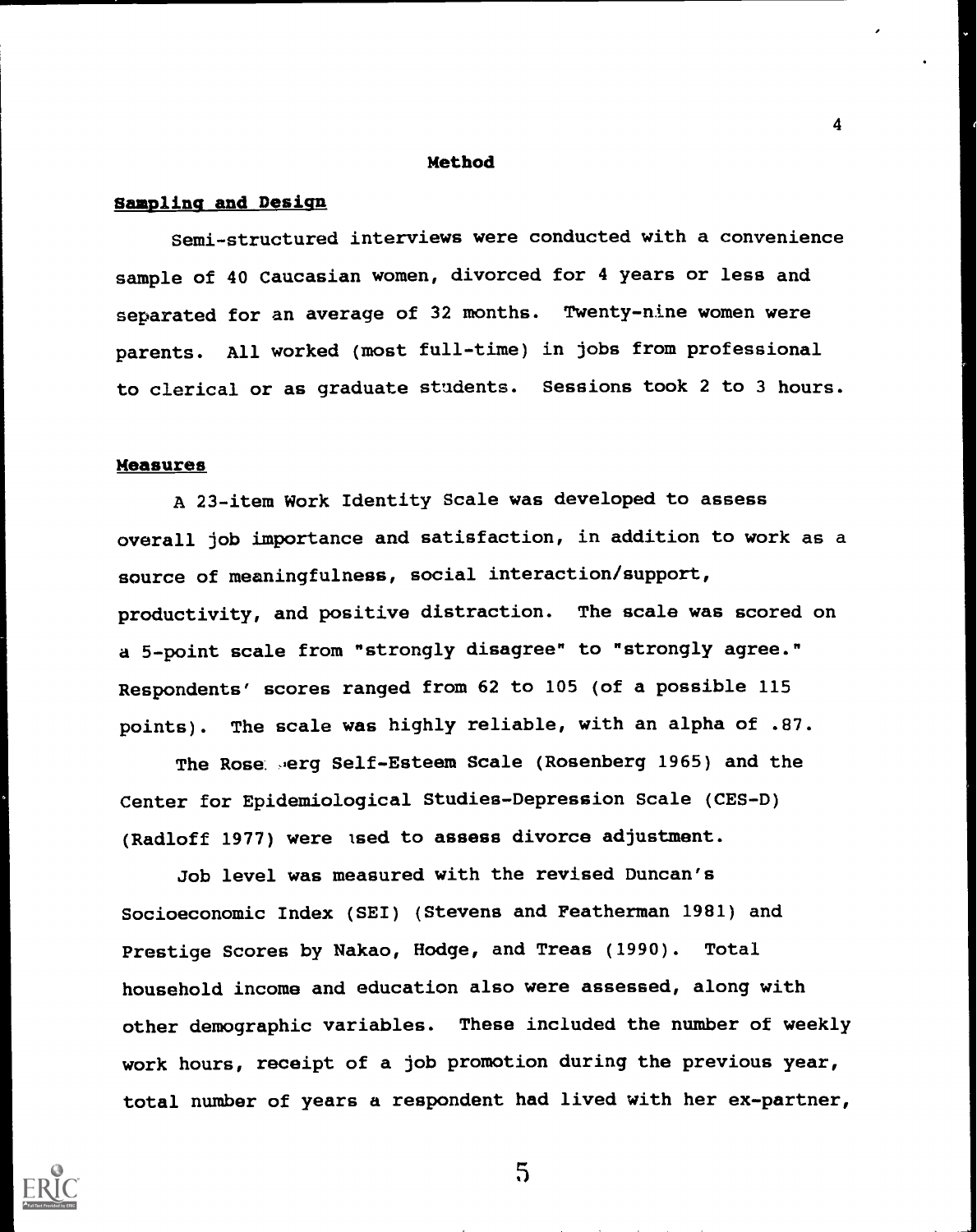number of months separated and living apart, control over divorce initiation, involvement in a new romantic relationship, age, number of children living with the respondent and of them number of preschoolers, degree of financial burden for off-spring, and ex-spouse's job SEI and job prestige.

5

Open-ended items examined reasons for working, factors motivating specific career choices, work experiences, job plans and considerations, attitude shifts toward career, the role of work in the divorce context, the effects of divorce on work life, and the impact of working on sense of self.

In order to validate the work identity scale scores, the interviewer assigned respondents open-ended ratings of overall work identity. Women who claimed that work "is [their] identity" or is "one of [their) most important identities" or "very important" received "high" (+1) work identity ratings; if work was "somewhat important," "a little important" or "third or fourth," a "neutral" (0) score was given; if work was "not at all important" or "not very important," a "low" (-1) score was assigned.

#### Results

# Correlations between Work Identity and Self-esteem and Distress

Work identity was significantly associated with both outcomes: higher self-esteem (r=.32, p=.046) and lower distress  $(r=-.35, p=.029)$ .

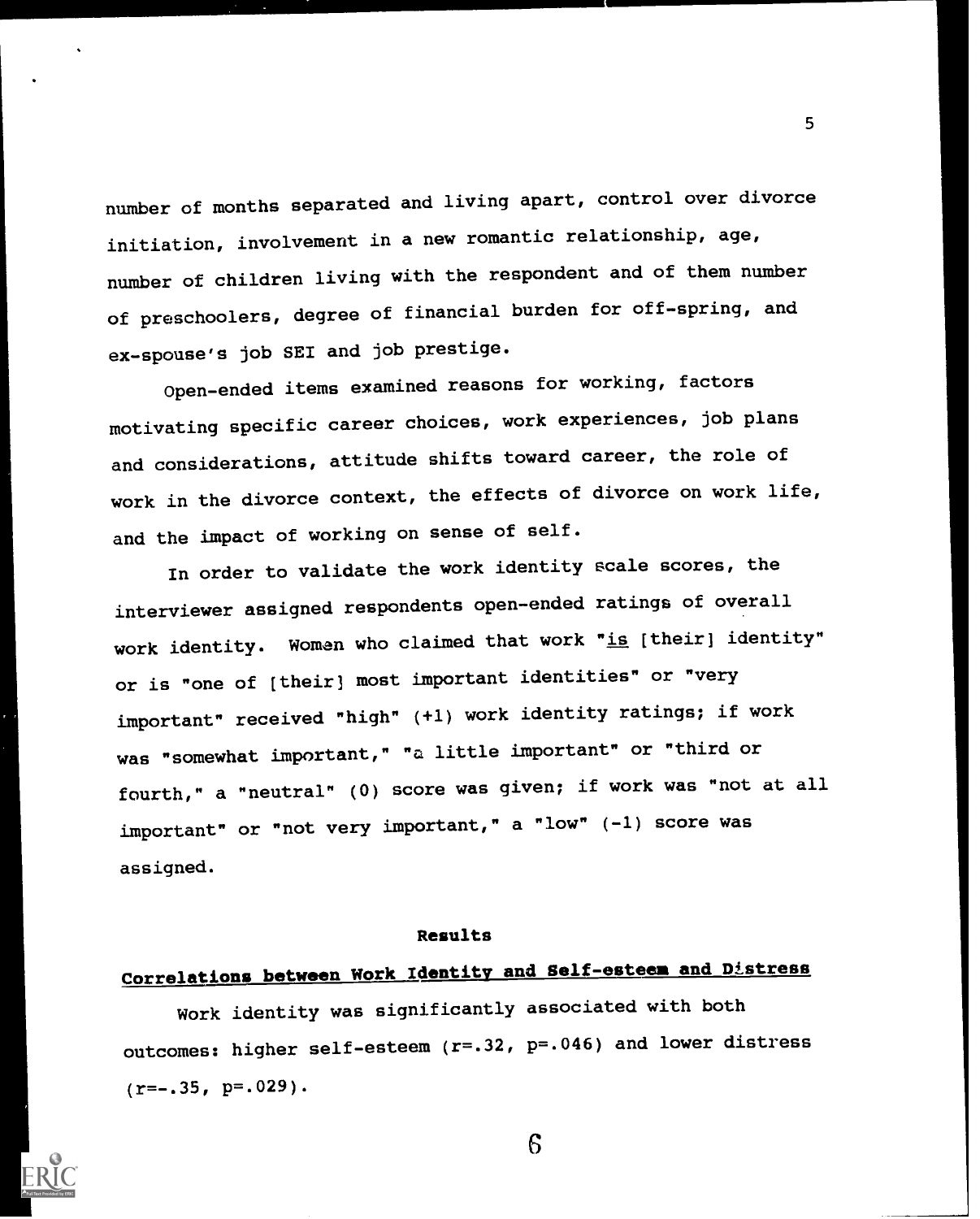# Multivariate Analyses Controlling for Background Variables

Potential confounders of the association between work identity and well-being were key work-related traits (job SEI, job prestige, income, and education). None of these covariates significantly predicted self-esteem (Table 1) or distress (Table 2), while the betas for work identity resembled initial correlations with the outcome variables. Women with higher work identity continued to have significantly higher self-esteem and lower distress. Of the four work-related covariates, the effects of income were strongest (though still nonsignificant). Models predicting the outcome variables from work identity that included the additional demographics also were nonsignificant.

# Fit between Open- and Close-ended Work Identity Measures

The work identity scale scores and the interviewer ratings of work's importance to sense of self fit 80% of the time within a point both ways of the scale mean of 92. If work was rated as "very important," scale scores tended to fall at 92 or above; if work was "somewhat Important," scores were between 91 and 93; if work was "not very important," scores were 92 or below.

# Qualitative Analyses of Work Identity, Work-related Traits, and Well-being

How do women with high work identity describe work's meaning in their lives? As a researcher in the sample exhorted:



7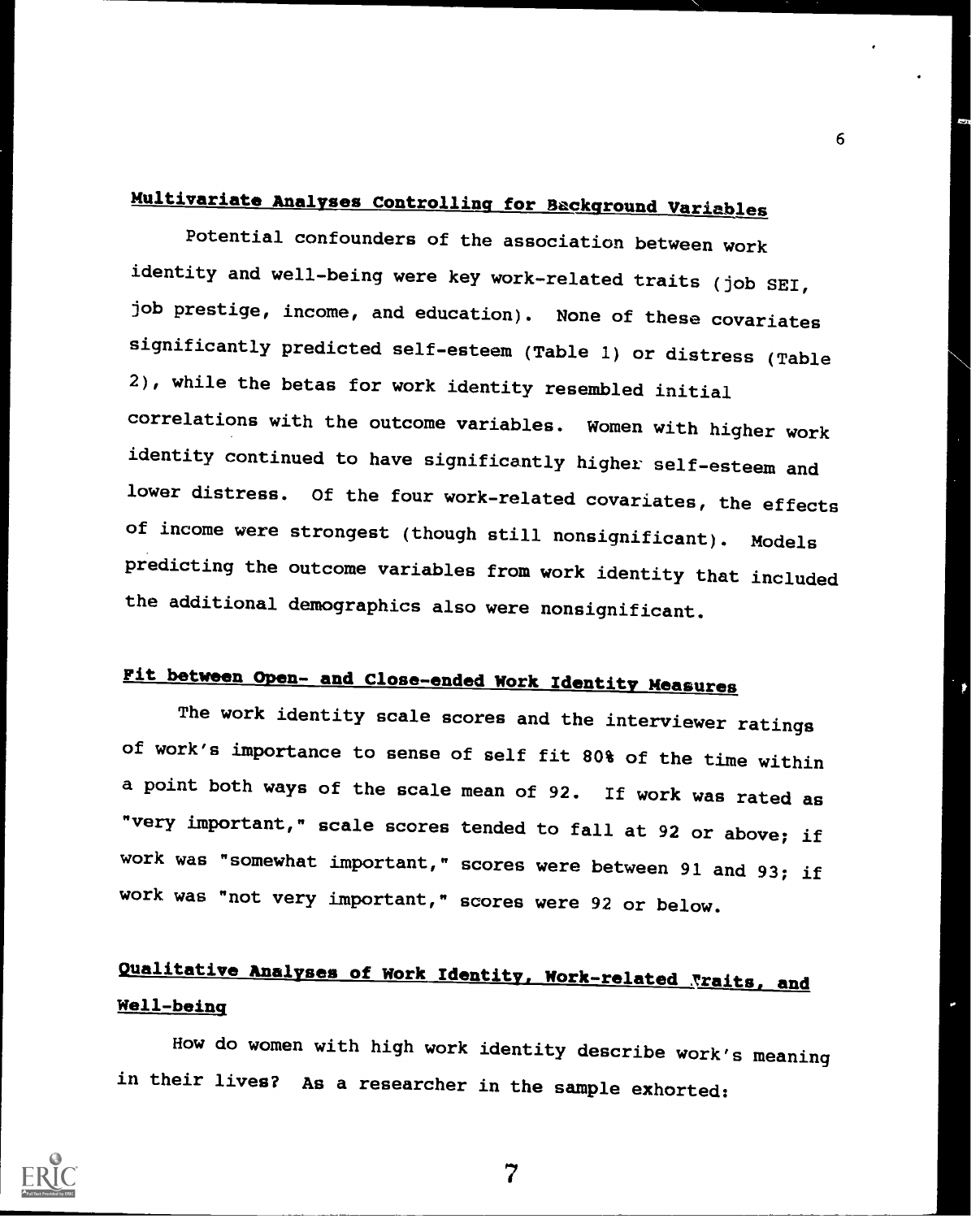"[Work's] just who I am! I feel so lucky to be able to do what I enjoy." While job level and income are positively associated with work identity  $(r=.39; r=.44)$ , variation exists. Some lower status women viewed their jobs as prestigious. Work may be central to sense of self if it matches personal standards and expectations, as is evident in this receptionist's account of her former career as beautician: "I had a beauty salon when I was first married....I had a professional business." Provided that work identity was high, women of moderately low status were not disadvantaged emotionally. However, women at very low status and income levels were undersampled in this study. The data suggest an income threshold below which positive job experiences cannot buffer the deleterious effects of poverty.

7

# Future-oriented Work Identity

Five respondents clustered into a pattern of "futureoriented work identity." In this group, work identity scores were low since the current job offered scant satisfaction. Work paid the bills while the women pursued outside career paths (e.g. school). As a lab assistant with artistic leanings noted: "Being an artist means always living for the future." Most striking about this pattern is the discrepancy between present and ideal views of work. As an office manager and aspiring academic commented of work's salience: "In this job, work's very unimportant! In the future, it'll be the most important thing."



 $\mathcal{S}$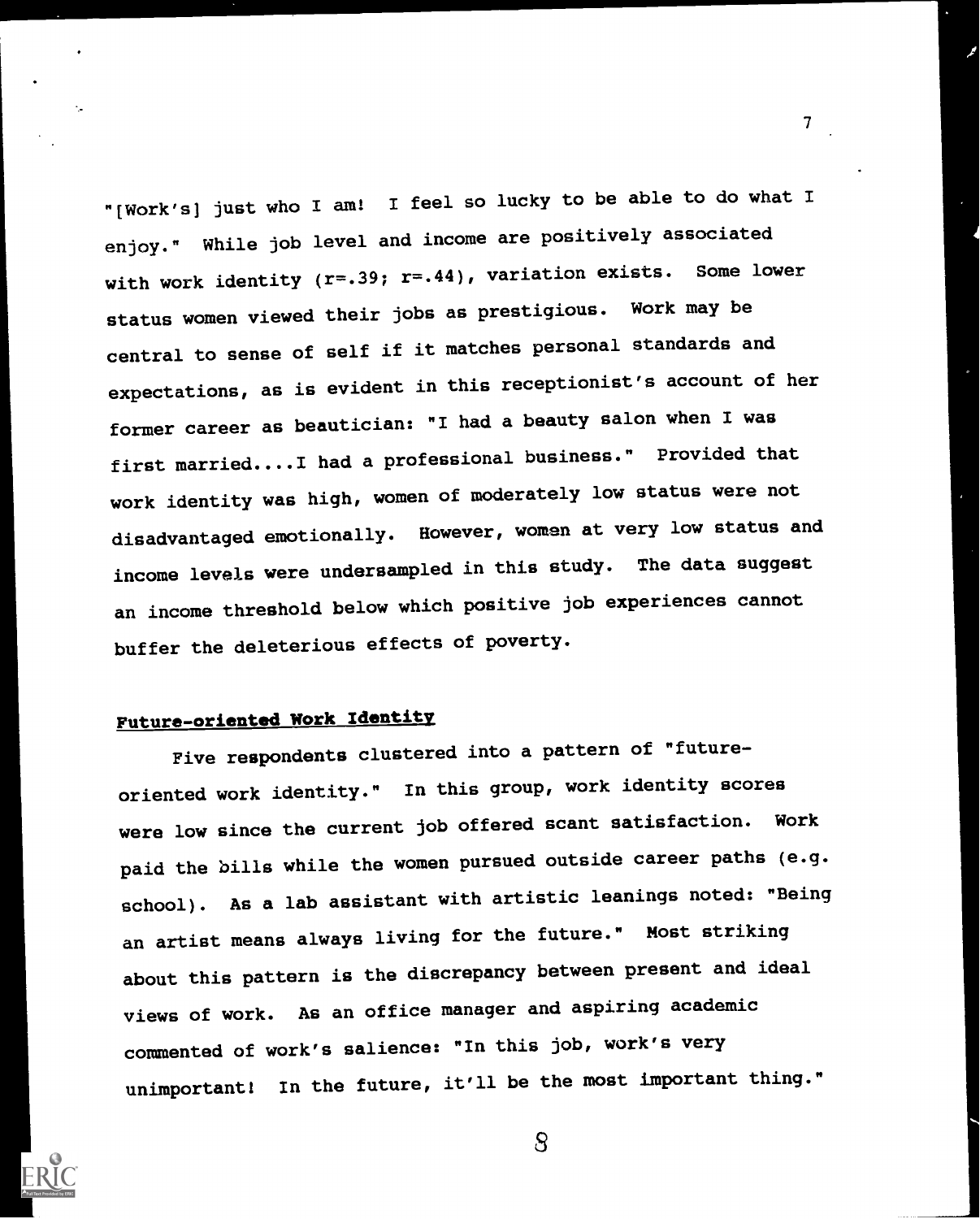# Components of Work Identity

The accounts validated the four work identity components.

8

### Meaningfulness

Approximately 75% of the wrnen described work as a source of meaning, often stressing creativity and intellectual stimulation. This perception was not limited to professionals, as is evident from an administrative aide's claim: "My job challenges me on how far I can go with my capability of thinking, brainstorming, and creativity." A second subtheme of meaningfulness, popular even outside of the "helping professions," was doing for others. As a real estate broker noted: "It's a nice way to give something back....to help people get their dream of their own house."

# Social Interaction/Support

About 75% of the sample used work as a source of social interaction and support. For some women, including this researcher, mere participation was enough: "It was helpful just being around people." Others spoke of a deeper need to forge relationships. Many turned to coworkers (often also divorcees) for emotional support. As a clerical worker explained: "My coworkers really do care. Like when I was going through divorce, they really wanted to know if I was okay....If I wasn't working here, I probably would've gone to professional help a lot longer." While many mentioned a peer or two whom they did not like, most were adept at compensating with positive ties.

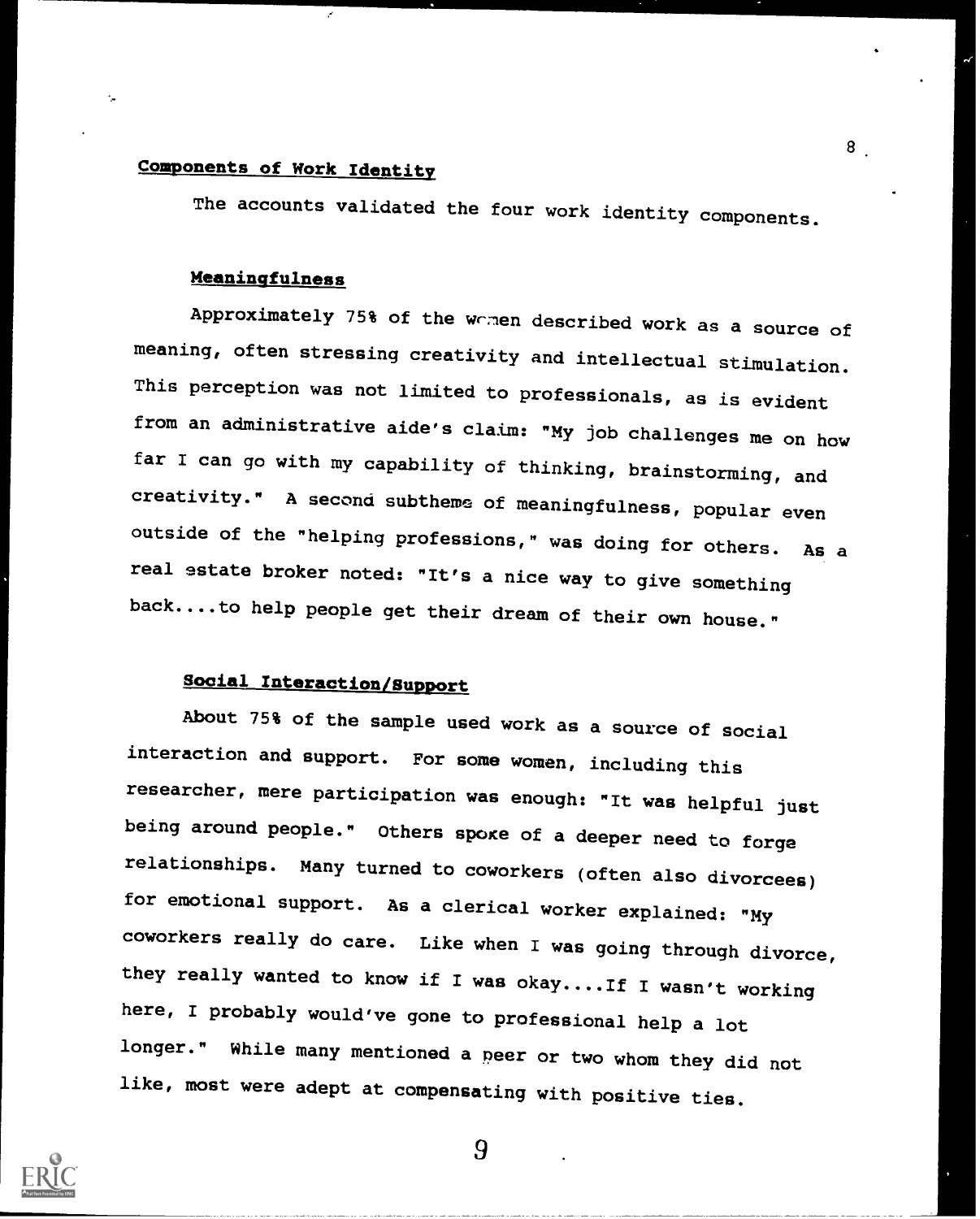### Productivity

Nearly 66% of the respondents viewed work as a context for productivity. Here, perceiving the self as competent was key. An administrative aide articulated this view well: "I maintained a high level of performance at work. It was one thing I knew I could do and be good at....If there were problems, I knew I could handle it." Feelings such as these were motivational. Some used the job as a growth path, as did an administrative aide: "I'm really good at my jobl....I took this position partly 'cause of good promotions and long-term benefits. My supervisor will retire in a few years and that'd be a great career opportunity."

### Positive Distraction

Just over 50% of the women regarded work as a source of positive distraction. As articulated by a social services director: "Working kept me on track....It gave me perspective. Why sit at home and mope when you can be getting good things done?....Working lets me look ahead positively." Some, such as this health care aide, noted the benefits of focussing on the needs of others: "Work was a crutch. If I was upset....I'd go to work and forget about it. It helped to deal with others' problems....It takes the focus off my own problems." While distractions might be temporary, most welcomed any respite.



10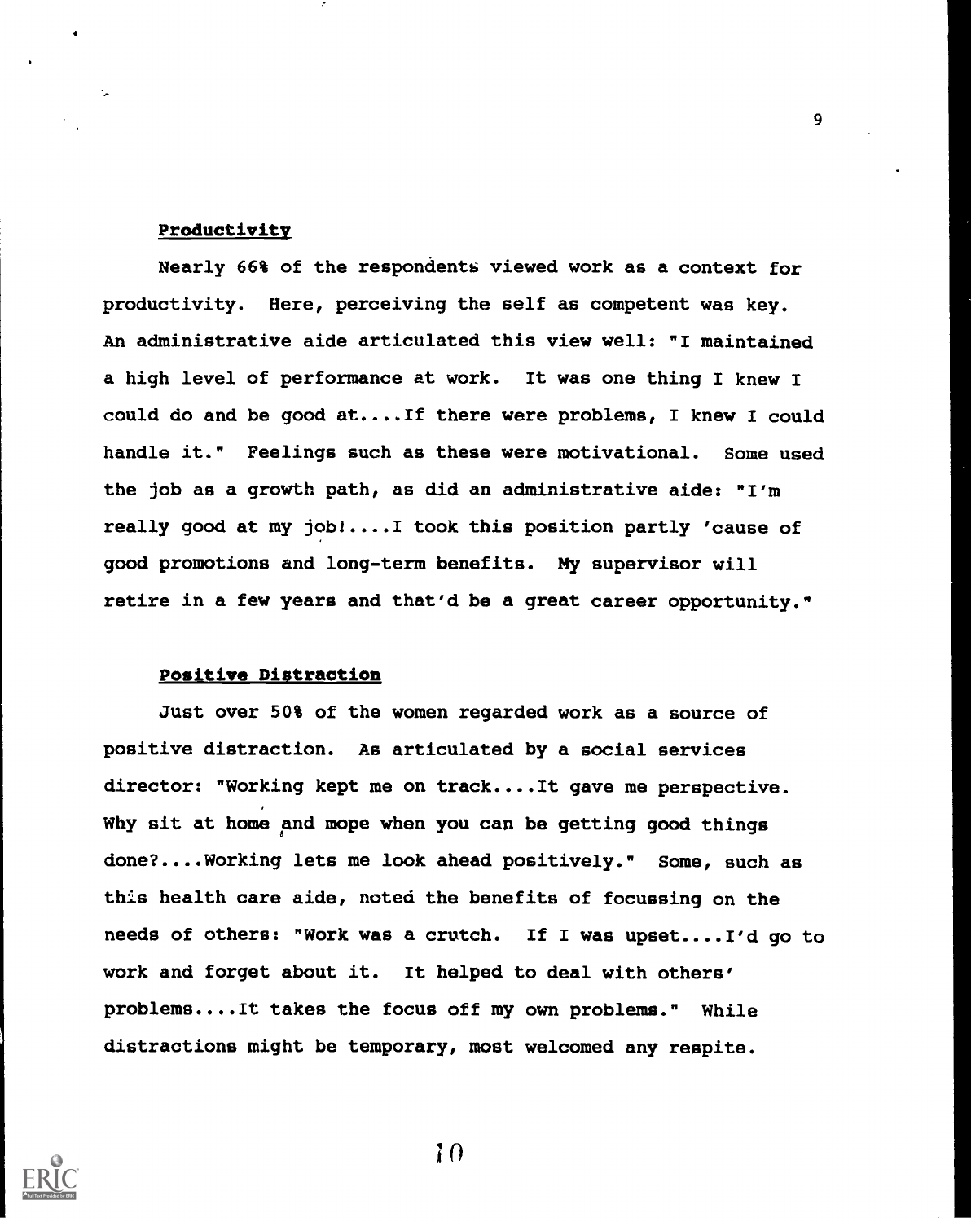### Conclusions

This inquiry examined the role of work identity in women's divorce adjustment. Work identity related positively to selfesteem and inversely to distress.

Close- and open-ended measures of work identity fit well together. Four components of work identity (i.e., meaningfulness, social interaction/support, productivity, and positive distraction) could be distinguished as helping women to adjust to the stress of divorce.

Scale items measured present work identity, while the openended rating revealed a pattern of future-oriented work identity. For future-oriented women, current work was unrewarding but financially necessary, enabling the pursuit of a better career. Without an open-ended item, some women would have appeared unqualifiedly low in work identity.

While work identity and work-related traits were linked, job desirability varied somewhat according to personal goals. Still, there seemed to be an income threshold below which work could not buffer the deleterious effects of poverty. This issue should be explored using a more diverse socioeconomic cross-section.

The inquiry lends initial support to the role of work identity in women's adjustment to divorce. Given their theoretical and practical import, these zelationships should continue to be explored.



11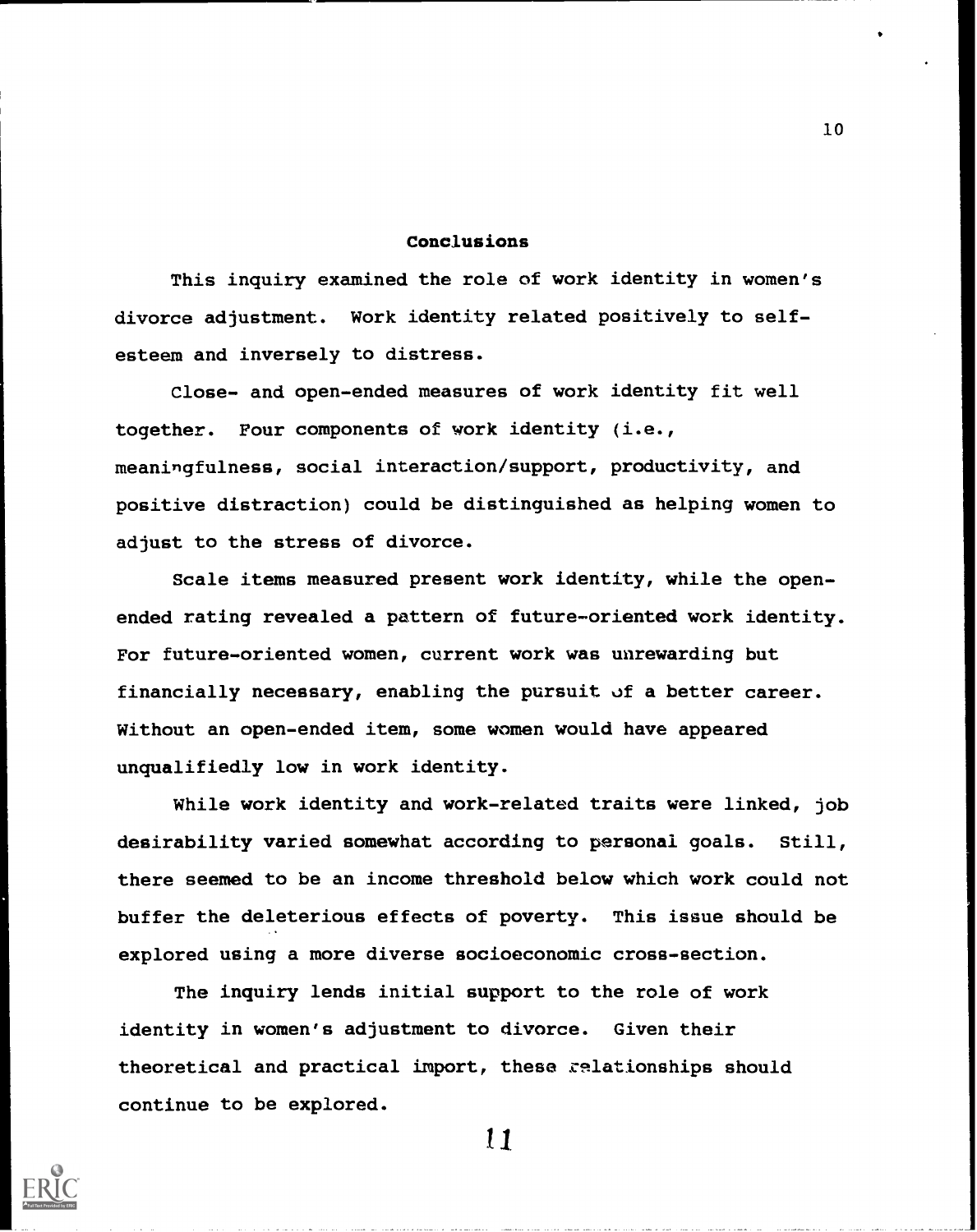#### References

Baruch, G. and R. Barnett. 1986. Role quality, multiple role involvement, and psychological well-being in midlife women. Journal of Personality and Social Psychology 51:578-585.

Baruch, G., R. Barnett, and C. Rivers. 1983. Lifeprints: New patterns of love and work for today's women. New York: Plume.

Baruch, G., L. Biener, and R. Barnett. 1987. Women and gender in research on work and family stress. American Psychologist 42:130- 136.

Bielby, W. and D. Bielby. 1989. Family ties: Balancing commitments to work and family in dual earner households. American Sociological Review 54:776-789.

Crosby, F. 1990. Divorce and work life among women managers. Pp. 121-142 in The experience and meaning of work in women's lives, edited by H. Grossman and N. Chester. Hillsdale, NJ: L. Erlbaum.

Golding, J. 1989. Role occupancy and role-specific stress and social support as predictors of depression. Basic and Applied Psychology 10:173-195.

Hornstein, G. 1986. The structuring of identity among midlife women as a function of their degree of involvement in employment. Journal of Personality 54:551-575.

Kandel, D., M. Davies, and M. Raveis. 1985. The stressfulness of daily social roles for women: Marital, occupational, and household roles. Journal of Health and Social Behavior 26:64-78.

Kohen, J., C. Brown, and R. Feldberg. 1981. Divorced mothers: The costs and benefits of female family control. Pp. 288-305 in Single life: Unmarried adults in social context, edited by P. Stein. New York: St. Martins Press.

Lottinville, E. and A. Scherman. 1988. Job satisfaction of married, divorced, and single working women in a medical setting. The Career Development Quarterly 37:165-176.

Miller, J. B. 1982. Psychological recovery in low-income single parents. American Journal of Orthopsychiatry 52:346-352.

Moen, P. 1992. Women's two roles: A contemporary dilemma. New York: Auburn House.

Nakao, K., R. Hodge, and J. Treas. 1990. On revising prestige scores for all occupations. GSS Meth. Report No. 69. Irvine: University of California, Department of Sociology.



 $11$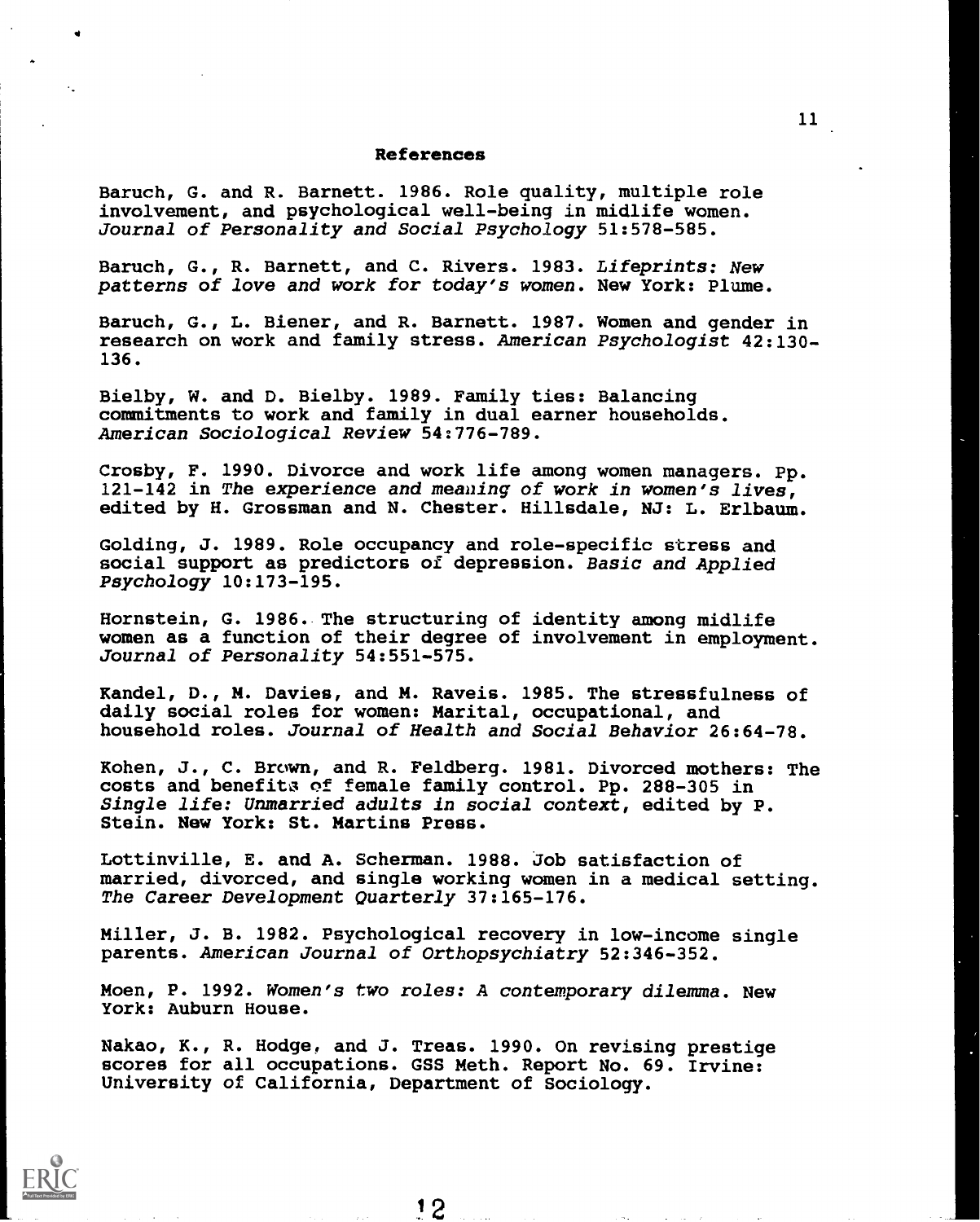Radloff, L. 1977. The CES-D scale: A self-report depression scale for research in the general population. Applied Psychological Measurement 1:385-401.

Repetti, R. 1987a. Individual and common components of the social environment at work and psychological well-being. Journal of Personality and Social Psychology 52:710-720.

Repetti, R. 1987b. Linkages between work and family roles. Applied Social Psychology Annual 7:98-127.

Riessman, C. K. 1990. Divorce talk: Women and men make sense of personal relationships. New Brunswick, NJ: Rutgers University Press.

Rosenberg, M. 1965. Society and the adolescent self-image. Princeton, NJ: Princeton University Press.

Stevens, G. and D. Featherman. 1981. A revised socioeconomic index of occupational status. Social Science Research 10:364-395.

Thoits, P. 1991. On merging identity theory and stress research. Social Psychology Quarterly 54:101-112.

Vaughan, D. 1986. Uncoupling: Turning points in intimate relationships. New York: Oxford University Press.

Weiss, R. 1975. Marital separation. New York: Basic Books.

Weiss, R. 1976. The emotional impact of marital separation. Journal of Social Issues 32:135-145.

Weiss, R. 1988. Loss and recovery. Journal of Social Issues 44:37-52.

Wheaton, B. 1990. Life transitions, role histories, and mental health. American Sociological Review 55:209-223.

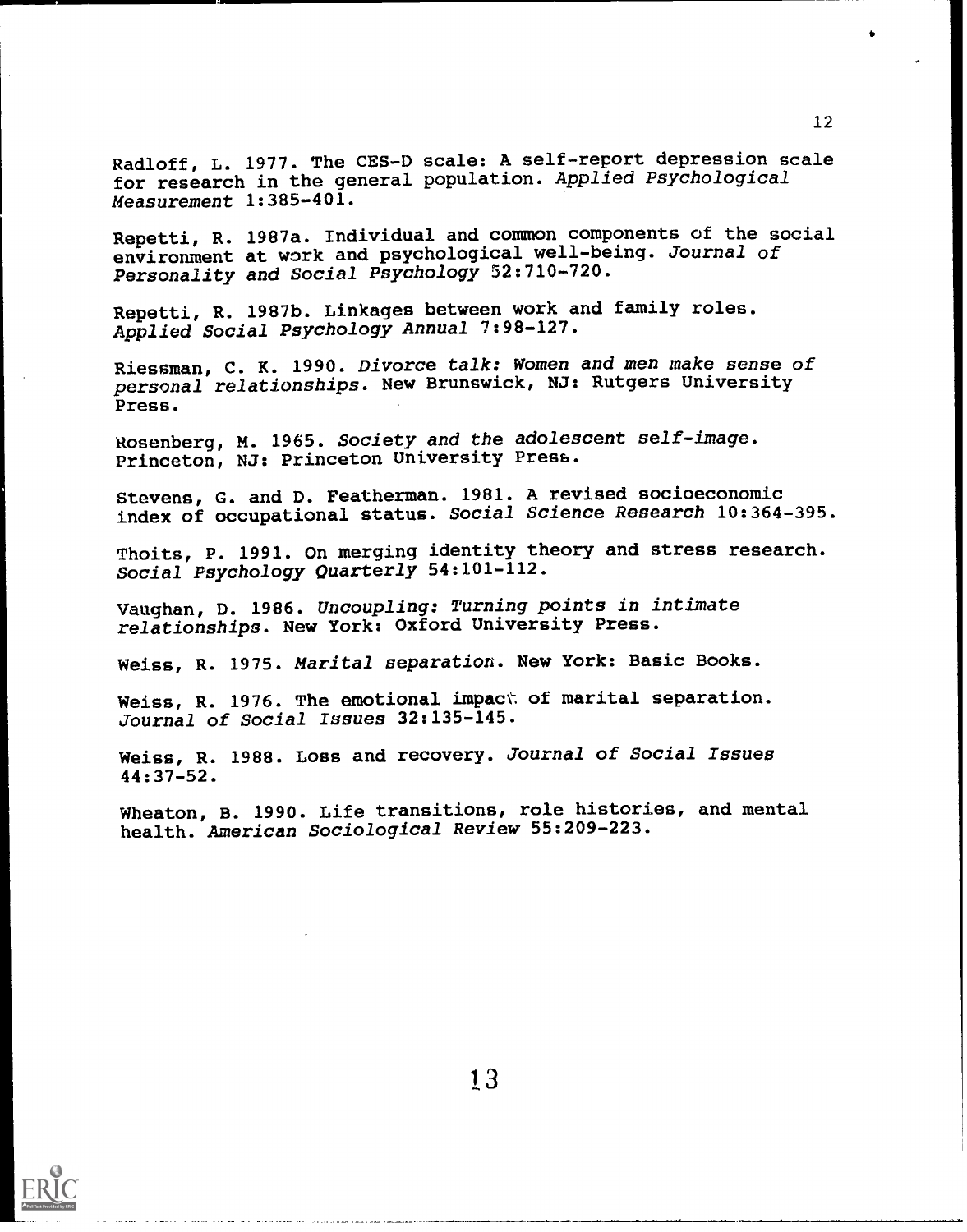| Variables                    | <b>Beta</b> | t             | $\mathbf{p}$   |
|------------------------------|-------------|---------------|----------------|
|                              |             |               |                |
| Work identity                | .3104       | 1.831         | .0751          |
| <b>Job SEI</b><br>(Constant) | .0162       | .096<br>3.116 | .9243<br>.0035 |
|                              |             |               |                |
| $R^2 = .10$                  |             |               |                |
| Work identity                | .3344       | 1.978         | .0554          |
| Job Prestige                 | $-.0456$    | $-.270$       | .7890          |
| (Constant)                   |             | 3.129         | .0034          |
| $R^2 = .10$                  |             |               |                |
| Work identity                | .2954       | 1.702         | .0972          |
| Income                       | .0484       | .279          | .7818          |
| (Constant)                   |             | 3.135         | .0034          |
| $R^2 = .10$                  |             |               |                |
| Work identity                | .3447       | 2.173         | .0362          |
| Education                    | $-.1256$    | $-.792$       | .4337          |
| (Constant)                   |             | 3.196         | .0028          |
| $R^2$<br>$= .12$             |             |               |                |

### Table 1 Regression Models Predicting Self-Esteem from Work Identity for Four Work-related Traits

ap of .10 was specified a priori, due to small sample size